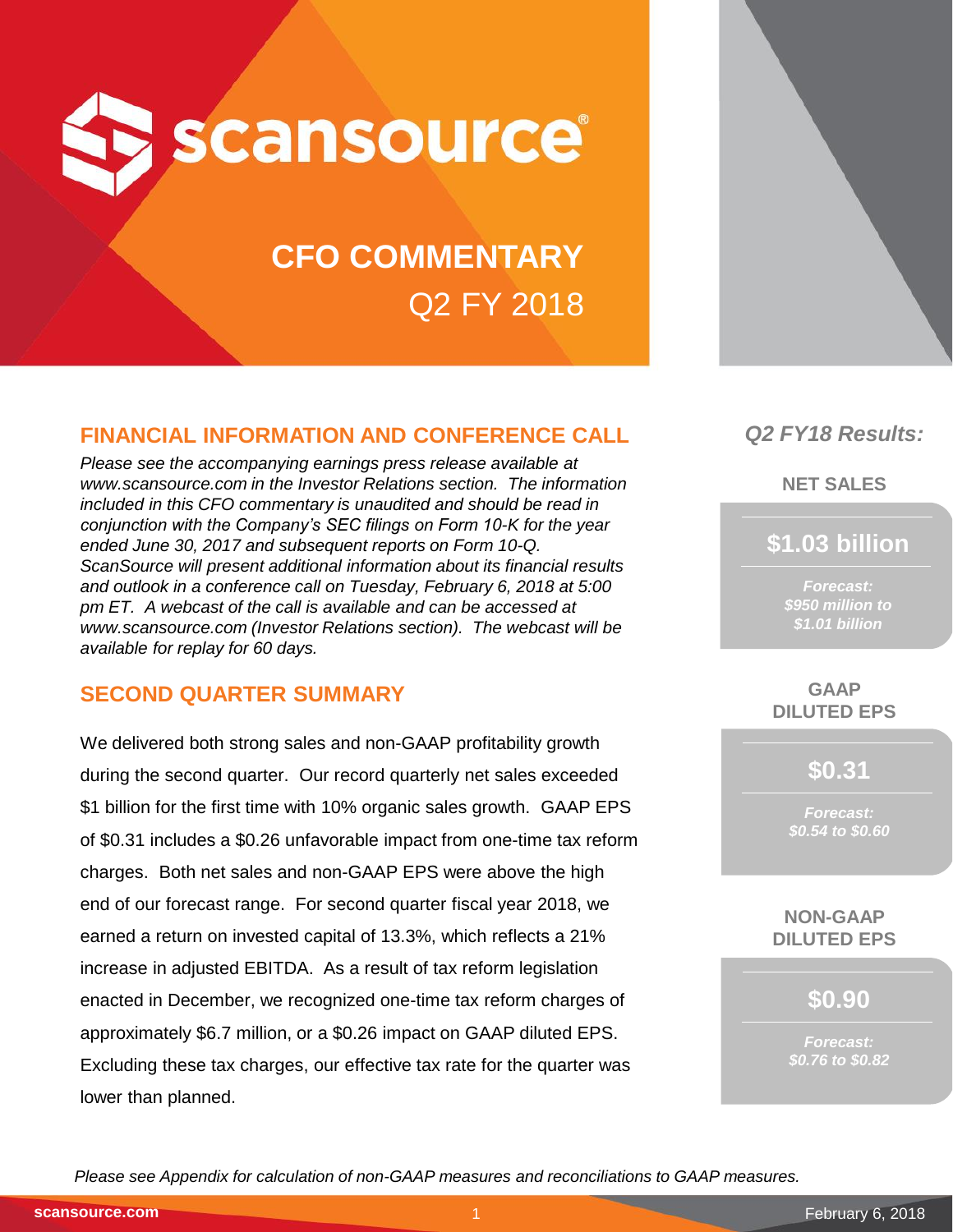

## **HIGHLIGHTS**

| \$ in millions, except EPS  | <b>Q2 FY18</b> | <b>Q1 FY18</b> | <b>Q2 FY17</b> | Y/Y<br>Change |
|-----------------------------|----------------|----------------|----------------|---------------|
| Net sales                   | \$1,032.2      | \$924.6        | \$904.8        | $+14%$        |
| Gross profit                | 113.0          | 105.9          | 98.5           | $+15%$        |
| Gross profit margin %       | 10.9%          | 11.5%          | 10.9%          | $+5$ bps      |
| Operating income            | 22.3           | 7.6            | 23.3           | $-4%$         |
| Operating income %          | 2.2%           | 0.8%           | 2.6%           | $-41$ bps     |
| Non-GAAP operating income   | 34.7           | 30.6           | 29.6           | $+18%$        |
| Non-GAAP operating income % | 3.4%           | 3.3%           | 3.3%           | $+10 bps$     |
| GAAP net income             | 8.0            | 4.1            | 23.0           | -65%          |
| Non-GAAP net income         | 23.0           | 19.4           | 19.1           | $+21%$        |
| <b>GAAP diluted EPS</b>     | \$0.31         | \$0.16         | \$0.91         | $-66%$        |
| Non-GAAP diluted EPS        | \$0.90         | \$0.76         | \$0.75         | $+20%$        |

- Record net sales of \$1 billion
	- Above the high end of forecast range
	- 10% Y/Y organic growth
- WW Barcode, Networking & Security segment drove sales growth, including higher big deals in North America
- Gross profit margin of 10.9%
	- Q/Q decrease from higher mix of large deals
	- Y/Y includes higher margins from POS Portal acquisition
- Non-GAAP operating income (+18%) grew faster than net sales growth (+14%)
- Operating income margin was 2.2%, and non-GAAP operating income margin increased to 3.4%
- GAAP net income includes one-time tax reform charges of \$6.7 million, or a \$0.26 impact on GAAP diluted EPS
- Non-GAAP EPS increased 20% Y/Y to \$0.90

 $\sim$ 

- Includes a \$0.07 per share benefit from tax reform lower rates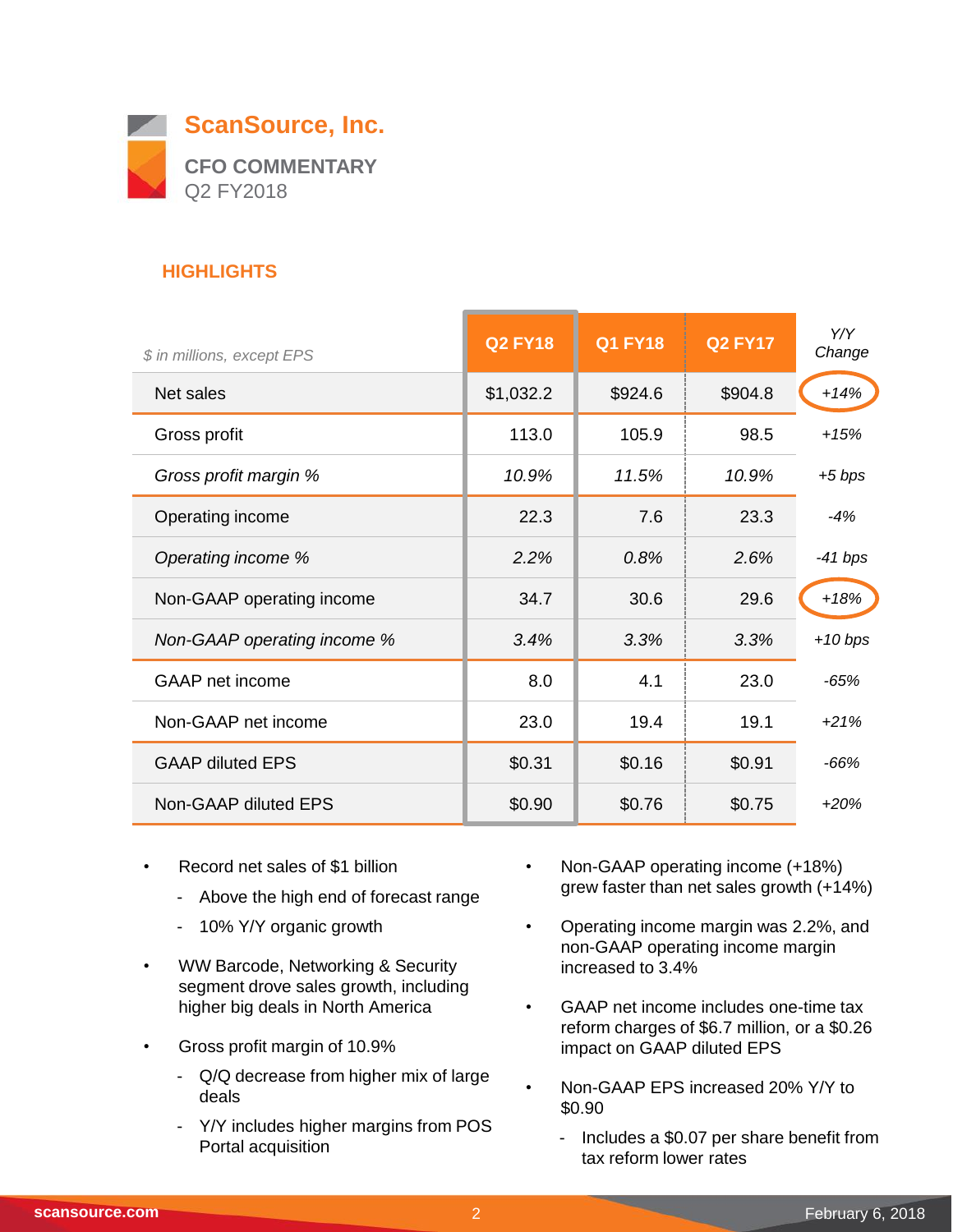

## **WORLDWIDE BARCODE, NETWORKING & SECURITY**

| \$ in millions              | <b>Q2 FY18</b> | <b>Q1 FY18</b> | <b>Q2 FY17</b> |
|-----------------------------|----------------|----------------|----------------|
| Net sales                   | \$719.8        | \$620.3        | \$593.8        |
| Gross profit                | \$62.0         | \$57.5         | \$49.0         |
| Gross margin                | 8.6%           | 9.3%           | 8.2%           |
| Operating income            | \$15.5         | \$14.0         | \$12.1         |
| Operating income %          | 2.2%           | 2.3%           | 2.0%           |
| Non-GAAP operating income   | \$17.9         | \$15.9         | \$13.2         |
| Non-GAAP operating income % | 2.5%           | 2.6%           | 2.2%           |

#### **Net Sales***, \$ in millions*

**Y/Y Growth +21%** *Y/Y Organic Growth +16%*



- Record net sales of \$720 million
	- Driven by higher big deals in North America from federal business, mobile computing, POS systems, and physical security
- Gross profit margin of 8.6%
	- Q/Q decrease from higher mix of big deals at lower margins
	- Y/Y increase from addition of higher margin POS Portal acquisition
- Operating income margin of 2.2% increased 12 basis points Y/Y
- Non-GAAP operating income margin of 2.5% increased 26 basis points Y/Y

*Organic growth, a non-GAAP measure, reflects reported sales growth less impacts from foreign currency translation and acquisitions. Non-GAAP operating income excludes amortization of intangibles and change in fair value of contingent consideration.*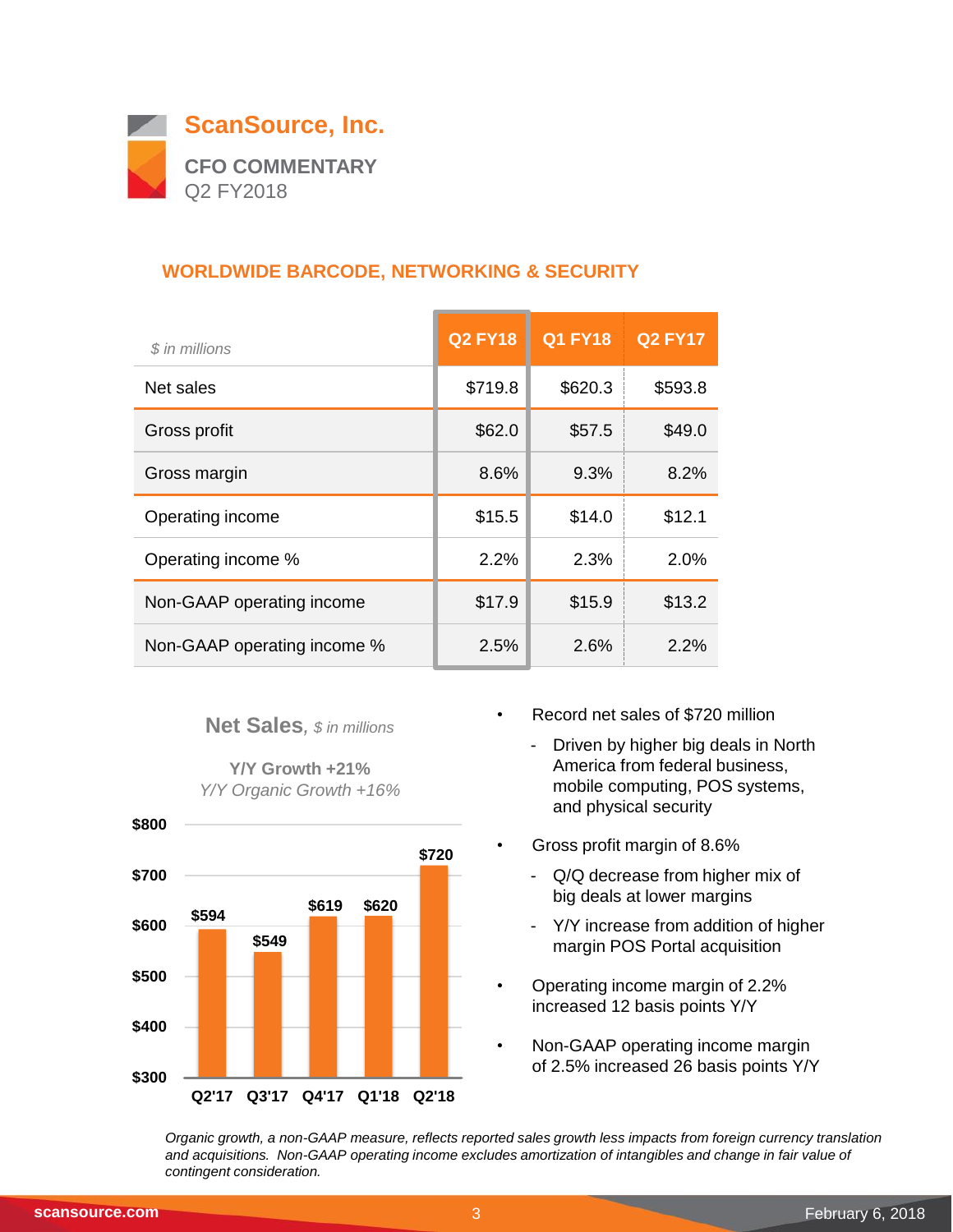

## **WORLDWIDE COMMUNICATIONS & SERVICES**

| \$ in millions              | <b>Q2 FY18</b> | <b>Q1 FY18</b> | <b>Q2 FY17</b> |
|-----------------------------|----------------|----------------|----------------|
| Net sales                   | \$312.4        | \$304.2        | \$311.0        |
| Gross profit                | \$51.0         | \$48.5         | \$49.6         |
| Gross margin                | 16.3%          | 15.9%          | 15.9%          |
| Operating income            | \$6.8          | \$(6.3)        | \$11.5         |
| Operating income %          | 2.2%           | $(2.1)\%$      | 3.7%           |
| Non-GAAP operating income   | \$16.9         | \$14.7         | \$16.4         |
| Non-GAAP operating income % | 5.4%           | 4.8%           | 5.3%           |

#### **Net Sales***, \$ in millions*

**Y/Y Growth +0.5%** *Y/Y Organic Growth (1)%*



- Net sales of \$312 million
	- Strong sales growth in Latin America, offset by declines in North America and Europe in constant currency
	- Intelisys net sales increased 22% Y/Y
- Gross profit margin increased to 16.3% from improved vendor program recognition and higher services mix in North America
- Operating income margin decreased to 2.2% from increased expense for the change in fair value of contingent consideration
- Non-GAAP operating margin of 5.4% increased 15 basis points Y/Y

*Organic growth, a non-GAAP measure, reflects reported sales growth less impacts from foreign currency translation and acquisitions. Non-GAAP operating income excludes amortization of intangibles and change in fair value of contingent consideration.*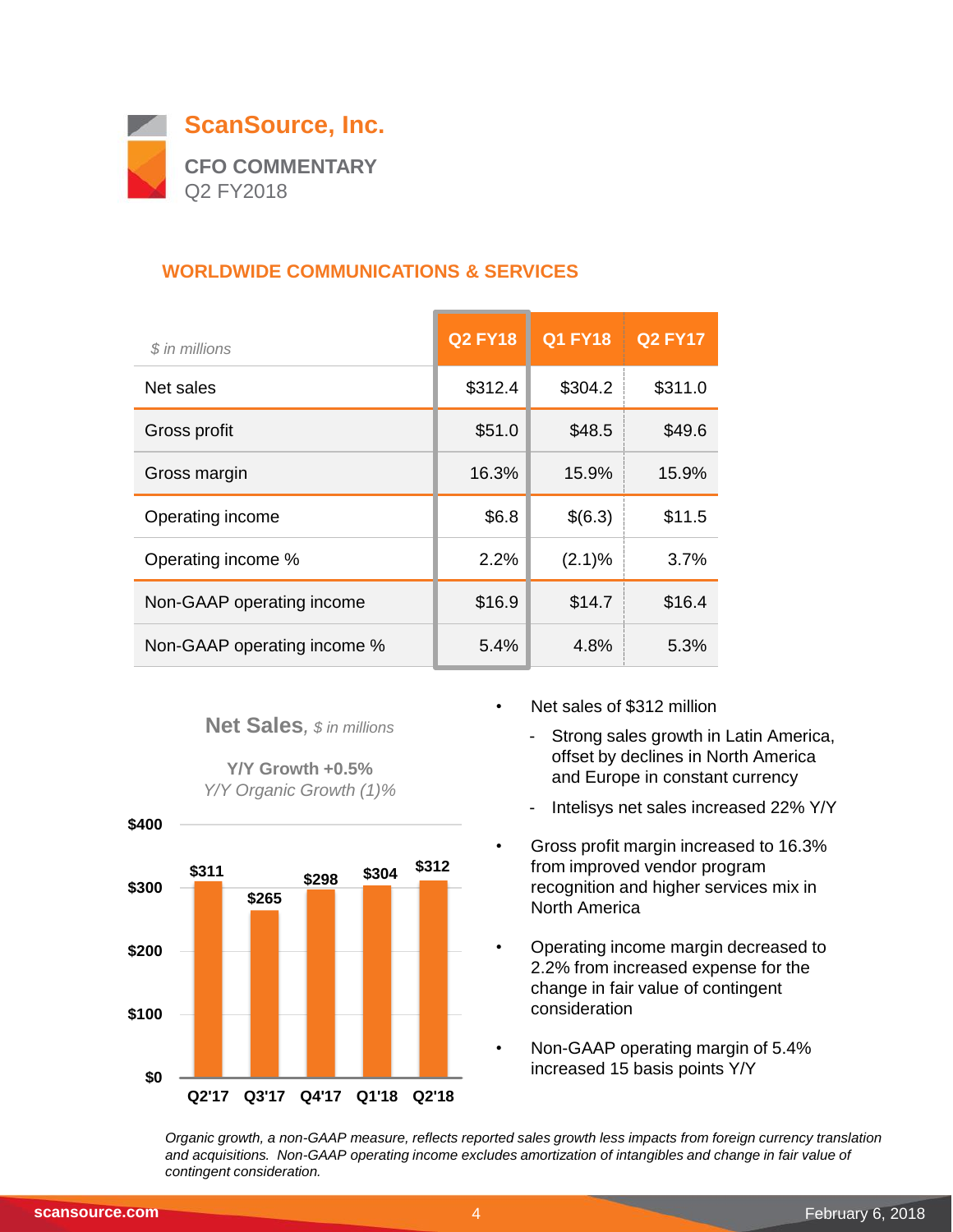

## **WORKING CAPITAL**

| \$ in millions                         | <b>Q2 FY18</b> | <b>Q1 FY18</b> | <b>Q2 FY17</b> |
|----------------------------------------|----------------|----------------|----------------|
| Accounts receivable (Q/E)              | \$717.3        | \$661.4        | \$620.6        |
| Days sales outstanding in receivables* | 60             | 63             | 60             |
| Inventory $(Q/E)$                      | \$581.8        | \$597.3        | \$512.9        |
| Inventory turns*                       | 6.2            | 5.8            | 6.0            |
| Accounts payable (Q/E)                 | \$515.3        | \$534.9        | \$476.3        |
| Paid for inventory days*               | 9.4            | 10.1           | 6.5            |
| Working capital (Q/E) (AR+INV-AP)      | \$783.8        | \$723.8        | \$657.1        |

*\* Excludes the impact of the POS Portal acquisition, completed 7/31/17, for Q1 FY18 and Intelisys for all periods*

- Working capital of \$783.8, up 19% Y/Y and 8% Q/Q
- Additional working capital investment to support faster growth
	- Strong sales late in the quarter
	- Lower accounts payable days from timing of accounts payable
- Days sales outstanding in receivables at 60 days are in line with current trends
- Inventory turns improved to 6.2x with inventory up 13% Y/Y and down 3% Q/Q

 $\overline{\phantom{a}}$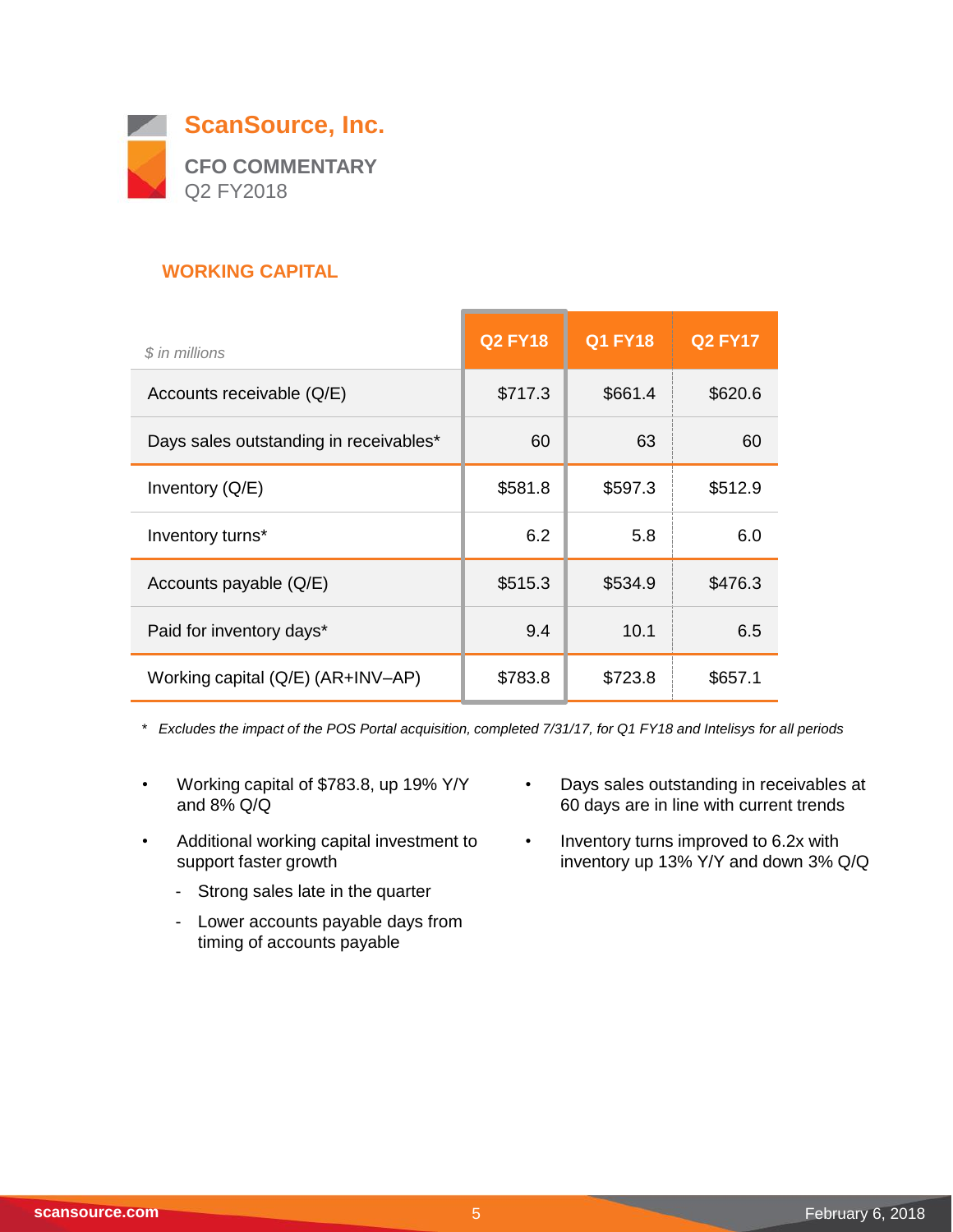

## **CASH FLOW AND BALANCE SHEET HIGHLIGHTS**

| $$$ in millions                                 | <b>Q2 FY18</b> | <b>Q1 FY18</b> | <b>Q2 FY17</b> |
|-------------------------------------------------|----------------|----------------|----------------|
| Adjusted EBITDA (QTR)                           | \$39.4         | \$35.2         | \$32.6         |
| Adjusted ROIC (QTR)*                            | 13.3%          | 13.0%          | 13.8%          |
| Operating cash flow (QTR)                       | \$(46.8)       | \$(37.4)       | \$29.5         |
| Operating cash flow, trailing 12-months         | \$(25.0)       | \$51.2         | \$128.4        |
| Cash and cash equivalents (Q/E)                 | \$35.4         | \$23.6         | \$45.1         |
| Debt $(Q/E)$                                    | \$360.9        | \$285.8        | \$141.7        |
| Net debt to adjusted EBITDA, trailing 12-months | 2.4x           | 2.0x           | 0.9x           |
| Shares repurchased $-$ # of shares (QTR)        | --             |                | 100,530        |
| Shares repurchased - dollars (QTR)              | --             |                | \$3.5          |
| Remaining authorization under plan (as of Q/E)  | \$99.7         | \$99.7         | \$99.7         |

*\* Excludes non-GAAP adjustments and change in fair value of contingent consideration*

- Adjusted EBITDA of \$39.4 million, up 21% Y/Y, from operating leverage on higher sales volume and the addition of the POS Portal acquisition
- Adjusted return on invested capital of 13.3%, down from prior year due to higher invested capital
- Operating cash flow was  $$(46.8)$  for the second quarter
- Expect to generate operating cash flow during the remainder of fiscal year 2018 from operating income and lower working capital investment
- Cash balances of \$35.4 million at 12/31/17, including \$26.8 million held outside of the U.S.
- Net debt to trailing 12-months adjusted EBITDA is 2.4x
- No shares repurchased during the quarter
- Balance sheet remains strong and provides us with the ability to execute our capital allocation plan

 $\overline{\phantom{0}}$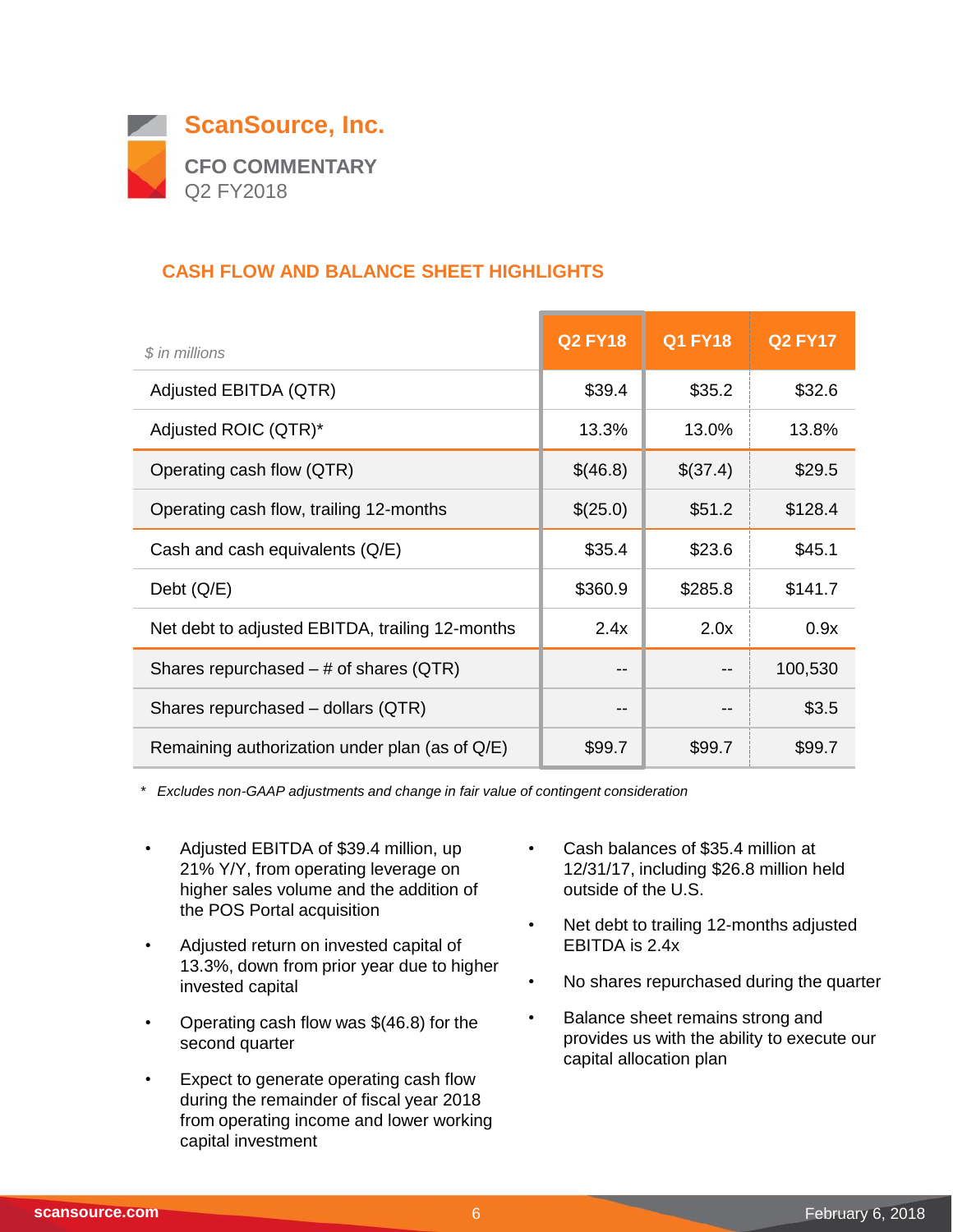

## **Q3 FY2018 OUTLOOK\***

**For the quarter ending March 31, 2018:**



- Outlook as of February 6, 2018
- Non-GAAP diluted EPS excludes amortization of intangible assets, change in fair value of contingent consideration and acquisition costs
- Forecast midpoint reflects organic sales growth of approximately 5%
- Reflects the following FX rates: \$1.22 to EUR 1.00 for the Euro, \$0.31 to R\$1.00 for the Brazilian real (R\$3.23 to \$1), and \$1.38 to GBP 1.00 for the British pound
- Expect foreign currency translation to positively impact sales by approximately \$15 million
- Expect interest expense to increase from higher interest rates and average debt balances similar to the December 2017 quarter
- Includes impact from U.S. tax reform and assumes a lower tax rate of 30% for the quarter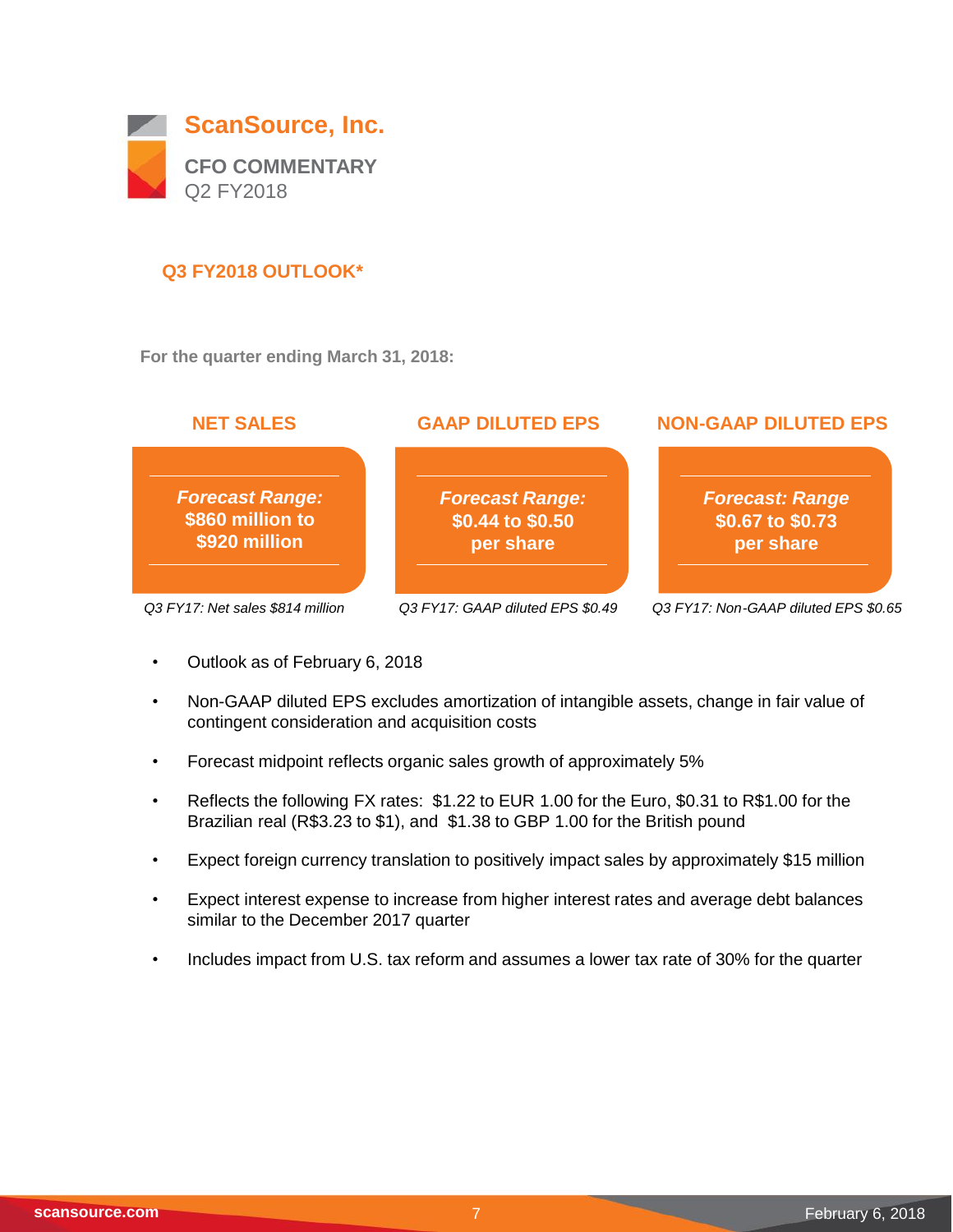

#### **FORWARD-LOOKING STATEMENTS**

This CFO Commentary contains certain comments that are "forward-looking" statements, including statements about expected EBITDA, return on invested capital ("ROIC"), sales, GAAP diluted earnings per share ("EPS"), and non-GAAP diluted EPS, that involve plans, strategies, economic performance and trends, projections, expectations, costs or beliefs about future events and other statements that are not descriptions of historical facts. Forwardlooking information is inherently subject to risks and uncertainties.

Any number of factors could cause actual results to differ materially from anticipated or forecasted results, including but not limited to, changes in interest and exchange rates and regulatory regimes impacting our international operations, the impact of tax reform laws, the failure of acquisitions to meet our expectations, the failure to manage and implement our organic growth strategy, credit risks involving our larger customers and vendors, termination of our relationship with key vendors or a significant modification of the terms under which we operate with a key vendor, the decline in demand for the products and services that we provide, reduced prices for the products and services that we provide due both to competitor and customer actions, and other factors set forth in the "Risk Factors" contained in our annual report on Form 10-K for the year ended June 30, 2017, and subsequent reports on Form 10-Q, filed with the Securities and Exchange Commission ("SEC").

Although ScanSource believes the expectations in its forward-looking statements are reasonable, it cannot guarantee future results, levels of activity, performance or achievement. ScanSource disclaims any obligation to update or revise any forwardlooking statements, whether as a result of new information, future events, or otherwise, except as may be required by law.

#### **NON-GAAP FINANCIAL INFORMATION**

In addition to disclosing results that are determined in accordance with United States Generally Accepted Accounting Principles ("GAAP"), the Company also discloses certain non-GAAP measures, including non-GAAP operating income, non-GAAP operating income margin, non-GAAP net income, non-GAAP diluted EPS, adjusted EBITDA, ROIC and net sales excluding the impact of foreign currency translation and acquisitions (organic growth). A reconciliation of the Company's non-GAAP financial information to GAAP financial information is provided in the Appendix and in the Company's Form 8-K, filed with the SEC, with the quarterly earnings press release for the period indicated.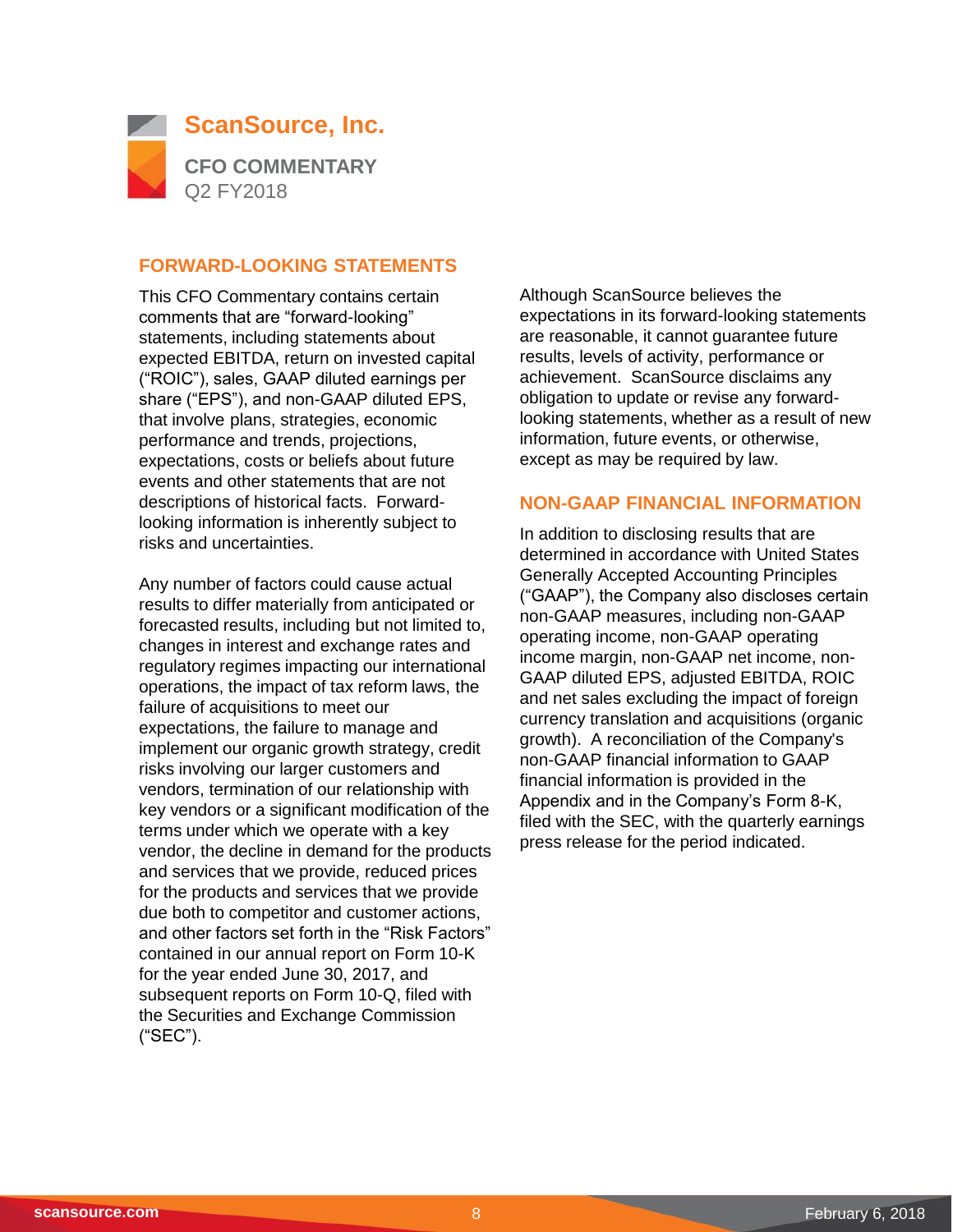

## **Operating Income, Pre-Tax Income, Net Income & EPS – QTR**

| $$$ in thousands)                                                       | <b>Quarter Ended December 31, 2017</b> |                                   |                   |        |                      |        |                              |      |
|-------------------------------------------------------------------------|----------------------------------------|-----------------------------------|-------------------|--------|----------------------|--------|------------------------------|------|
|                                                                         |                                        | <b>Operating</b><br><b>Income</b> | Pre-tax<br>income |        | <b>Net</b><br>income |        | <b>Diluted</b><br><b>EPS</b> |      |
| <b>GAAP</b> measure                                                     | \$                                     | 22.341                            | \$                | 20.310 | \$                   | 7.969  | \$                           | 0.31 |
| Adjustments:                                                            |                                        |                                   |                   |        |                      |        |                              |      |
| Amortization of intangible assets<br>Change in fair value of contingent |                                        | 5.487                             |                   | 5.487  |                      | 3.648  |                              | 0.14 |
| consideration                                                           |                                        | 6,913                             |                   | 6.913  |                      | 4,742  |                              | 0.18 |
| Tax reform charges (a)                                                  |                                        | ۰                                 |                   | ۰      |                      | 6,689  |                              | 0.26 |
| Non-GAAP measure                                                        |                                        | 34.741                            |                   | 32.710 | \$                   | 23.048 | S                            | 0.90 |

|                                        | <b>Quarter Ended September 30, 2017</b> |                            |                   |        |                      |        |                              |      |
|----------------------------------------|-----------------------------------------|----------------------------|-------------------|--------|----------------------|--------|------------------------------|------|
|                                        |                                         | Operating<br><b>Income</b> | Pre-tax<br>income |        | <b>Net</b><br>income |        | <b>Diluted</b><br><b>EPS</b> |      |
| <b>GAAP</b> measure                    | \$                                      | 7,598                      | S                 | 6,780  | \$                   | 4.147  | S                            | 0.16 |
| Adjustments:                           |                                         |                            |                   |        |                      |        |                              |      |
| Amortization of intangible assets      |                                         | 5.011                      |                   | 5.011  |                      | 3.261  |                              | 0.13 |
| Change in fair value of contingent     |                                         |                            |                   |        |                      |        |                              |      |
| consideration                          |                                         | 16,881                     |                   | 16,881 |                      | 11,005 |                              | 0.43 |
| Acquisition costs (b)                  |                                         | 172                        |                   | 172    |                      | 172    |                              | 0.01 |
| Legal settlement, net of attorney fees |                                         | 952                        |                   | 952    |                      | 771    |                              | 0.03 |
| Non-GAAP measure                       |                                         | 30.614                     | S                 | 29.796 | \$                   | 19,356 |                              | 0.76 |

|                                                                         | <b>Quarter Ended December 31, 2016</b> |        |    |                   |    |                      |      |                              |  |
|-------------------------------------------------------------------------|----------------------------------------|--------|----|-------------------|----|----------------------|------|------------------------------|--|
|                                                                         | Operating<br><b>Income</b>             |        |    | Pre-tax<br>income |    | <b>Net</b><br>income |      | <b>Diluted</b><br><b>EPS</b> |  |
| GAAP measure                                                            |                                        | 23,275 | \$ | 35,781            | \$ | 23,036               | - \$ | 0.91                         |  |
| Adjustments:                                                            |                                        |        |    |                   |    |                      |      |                              |  |
| Amortization of intangible assets<br>Change in fair value of contingent |                                        | 4,165  |    | 4,165             |    | 2.740                |      | 0.11                         |  |
| consideration                                                           |                                        | 1.791  |    | 1.791             |    | 1,000                |      | 0.04                         |  |
| Acquisition costs (b)                                                   |                                        | 335    |    | 335               |    | 335                  |      | 0.01                         |  |
| Legal settlement, net of attorney fees                                  |                                        |        |    | (12.777)          |    | (8,047)              |      | (0.32)                       |  |
| Non-GAAP measure                                                        |                                        | 29.566 | S  | 29.295            | \$ | 19.064               | S    | 0.75                         |  |

*(a) As a result of tax reform laws enacted in the United States and Belgium, the Company recognized a one-time charge of \$6.7 million in the December quarter from the estimated impact of the inclusion of foreign earnings and revaluation of deferred tax assets and liabilities.*

*(b) Acquisition costs are nondeductible for tax purposes.*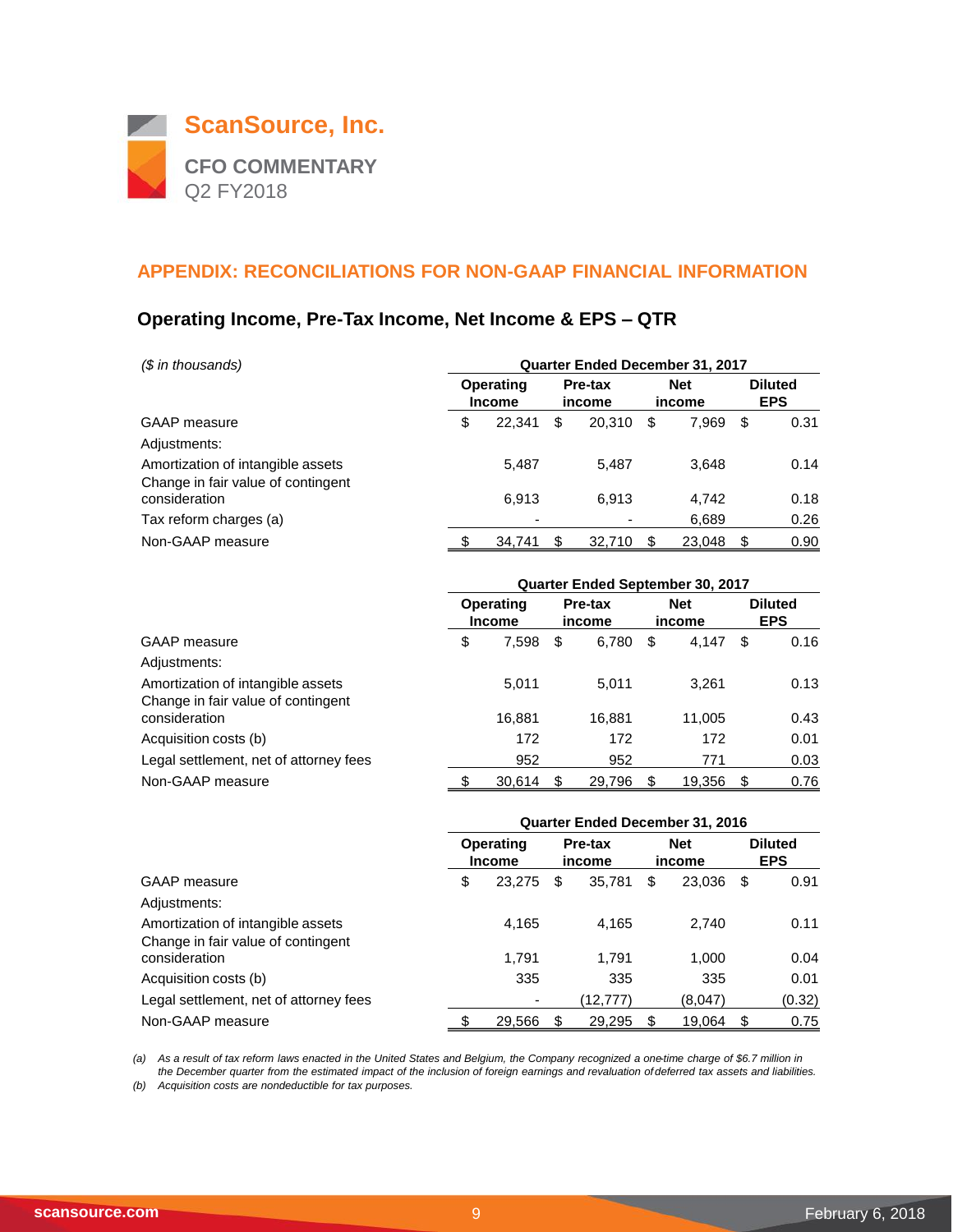

## **Net Sales, Constant Currency and Excluding Acquisitions (Organic Growth) – QTR**

| $$$ in thousands)                                                    | <b>WW Barcode,</b><br><b>NW &amp; Security</b> | <b>WW Comms.</b><br>& Services | <b>Consolidated</b> |
|----------------------------------------------------------------------|------------------------------------------------|--------------------------------|---------------------|
| For the quarter ended December 31, 2017:                             |                                                |                                |                     |
| Q <sub>2</sub> FY <sub>18</sub> net sales, as reported               | \$<br>719,786 \$                               | 312,427 \$                     | 1,032,212           |
| Foreign exchange impact (a)                                          | (9,669)                                        | (4, 162)                       | (13, 831)           |
| Q2 FY18 net sales, constant currency                                 | 710,117                                        | 308,265                        | 1,018,381           |
| Less: Acquisitions                                                   | (19,706)                                       |                                | (19, 706)           |
| Q2 FY18 net sales, constant currency excluding<br>acquisitions       | 690,410 \$                                     | 308,265 \$                     | 998,675             |
| Q <sub>2</sub> FY <sub>17</sub> net sales, as reported               | \$<br>593,833 \$                               | 310,959 \$                     | 904,792             |
| Less: Acquisitions                                                   |                                                |                                |                     |
| Q2 FY17 net sales, excluding acquisitions                            | 593,833                                        | \$<br>310,959                  | \$<br>904,792       |
| Y/Y % Change:                                                        |                                                |                                |                     |
| As reported                                                          | 21.2%                                          | 0.5%                           | 14.1%               |
| <b>Constant currency</b>                                             | 19.6%                                          | $-0.9%$                        | 12.6%               |
| <b>Constant currency, excluding acquisitions</b><br>(organic growth) | 16.3%                                          | $-0.9%$                        | 10.4%               |

*(a) Year-over-year sales growth excluding the translation impact of changes in foreign currency rates. Calculated by translating net sales for the quarter ended December 31, 2017 into U.S. dollars using the weighted average foreign exchange rates for the quarter ended December 31, 2016.*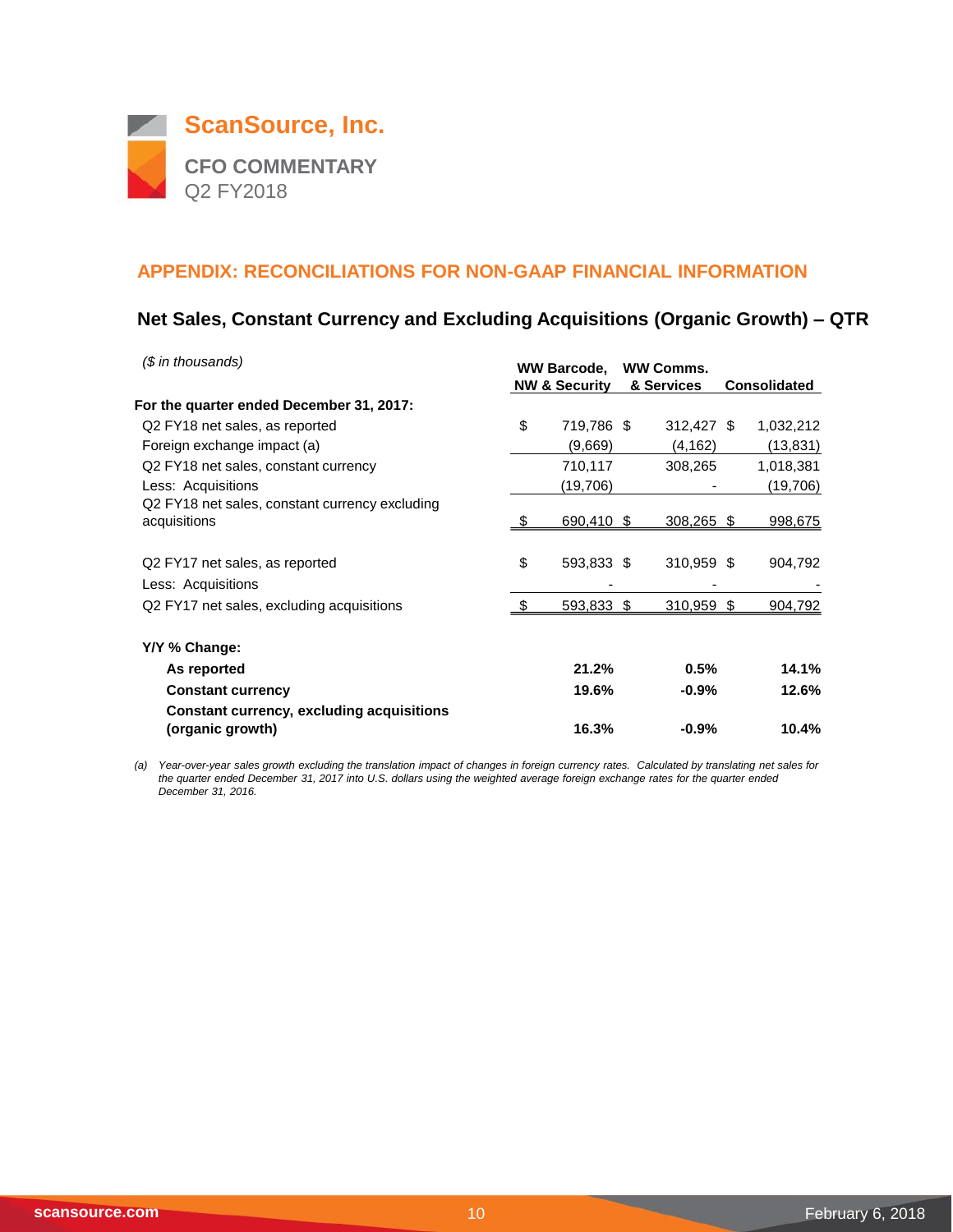

## **Highlights by Segment – QTR**

|                                                  | Quarter Ended December 31, 2017 |                          |   |                  |    |                          |      |              |    |                     |  |
|--------------------------------------------------|---------------------------------|--------------------------|---|------------------|----|--------------------------|------|--------------|----|---------------------|--|
| (\$ in thousands)                                |                                 | <b>WW Barcode.</b>       |   | <b>WW Comms.</b> |    |                          |      |              |    | <b>YTD FY18</b>     |  |
|                                                  |                                 | <b>NW &amp; Security</b> |   | & Services       |    | Corporate                |      | Consolidated |    | <b>Consolidated</b> |  |
| Net sales                                        | \$                              | 719.786                  | S | 312.426          | S  |                          | - \$ | 1,032,212    | \$ | 1,956,771           |  |
| GAAP operating income                            | \$                              | 15.542 \$                |   | 6,799            | S  |                          | - \$ | 22.341       | \$ | 29,939              |  |
| Adjustments:                                     |                                 |                          |   |                  |    |                          |      |              |    |                     |  |
| Amortization of intangible assets                |                                 | 2,309                    |   | 3,177            |    |                          |      | 5.487        |    | 10,498              |  |
| Change in fair value of contingent consideration |                                 |                          |   | 6.913            |    | $\blacksquare$           |      | 6.913        |    | 23,794              |  |
| Acquisition costs                                |                                 |                          |   |                  |    |                          |      |              |    | 172                 |  |
| Legal settlement                                 |                                 |                          |   |                  |    |                          |      |              |    | 952                 |  |
| Non-GAAP operating income                        |                                 | 17,852 \$                |   | 16,889           | £. | $\overline{\phantom{0}}$ |      | 34,741       |    | 65,355              |  |
| GAAP operating income % (of net sales)           |                                 | 2.16%                    |   | 2.18%            |    | n/m                      |      | 2.16%        |    | 1.53%               |  |
| Non-GAAP operating income % (of net sales)       |                                 | 2.48%                    |   | 5.41%            |    | n/m                      |      | 3.37%        |    | 3.34%               |  |

|                                                  | Quarter Ended September 30, 2017               |         |     |                                |    |                |    |                     |  |  |  |
|--------------------------------------------------|------------------------------------------------|---------|-----|--------------------------------|----|----------------|----|---------------------|--|--|--|
| (\$ in thousands)                                | <b>WW Barcode.</b><br><b>NW &amp; Security</b> |         |     | <b>WW Comms.</b><br>& Services |    | Corporate      |    | <b>Consolidated</b> |  |  |  |
| Net sales                                        | \$                                             | 620.329 | \$  | 304.230                        | \$ | $\blacksquare$ | \$ | 924,559             |  |  |  |
| GAAP operating income                            | \$                                             | 14,035  | \$. | (6,265)                        | \$ | (172)          | \$ | 7,598               |  |  |  |
| Adjustments:                                     |                                                |         |     |                                |    |                |    |                     |  |  |  |
| Amortization of intangible assets                |                                                | 1.774   |     | 3.237                          |    |                |    | 5,011               |  |  |  |
| Change in fair value of contingent consideration |                                                | 69      |     | 16.812                         |    |                |    | 16,881              |  |  |  |
| Acquisition costs                                |                                                |         |     |                                |    | 172            |    | 172                 |  |  |  |
| Legal settlement                                 |                                                |         |     | 952                            |    |                |    | 952                 |  |  |  |
| Non-GAAP operating income                        |                                                | 15,878  | -S  | 14,736                         |    |                |    | 30,614              |  |  |  |
| GAAP operating income % (of net sales)           |                                                | 2.26%   |     | $-2.06%$                       |    | n/m            |    | 0.82%               |  |  |  |
| Non-GAAP operating income % (of net sales)       |                                                | 2.56%   |     | 4.84%                          |    | n/m            |    | 3.31%               |  |  |  |

|                                                  | Quarter Ended December 31, 2016 (a) |                          |  |                  |    |                          |                     |         |  |  |  |
|--------------------------------------------------|-------------------------------------|--------------------------|--|------------------|----|--------------------------|---------------------|---------|--|--|--|
| (\$ in thousands)                                |                                     | <b>WW Barcode.</b>       |  | <b>WW Comms.</b> |    |                          |                     |         |  |  |  |
|                                                  |                                     | <b>NW &amp; Security</b> |  | & Services       |    | Corporate                | <b>Consolidated</b> |         |  |  |  |
| Net sales                                        | \$                                  | 593,833 \$               |  | 310,959          | \$ |                          | - \$                | 904,792 |  |  |  |
| GAAP operating income                            | \$                                  | $12,131$ \$              |  | 11,479           | \$ | (335) \$                 |                     | 23,275  |  |  |  |
| Adjustments:                                     |                                     |                          |  |                  |    |                          |                     |         |  |  |  |
| Amortization of intangible assets                |                                     | 1.079                    |  | 3,086            |    |                          |                     | 4,165   |  |  |  |
| Change in fair value of contingent consideration |                                     |                          |  | 1.791            |    |                          |                     | 1.791   |  |  |  |
| <b>Acquisition costs</b>                         |                                     |                          |  |                  |    | 335                      |                     | 335     |  |  |  |
| Non-GAAP operating income                        |                                     | 13.210 \$                |  | 16,356           |    | $\overline{\phantom{a}}$ |                     | 29,566  |  |  |  |
| GAAP operating income % (of net sales)           |                                     | 2.04%                    |  | 3.69%            |    | n/m                      |                     | 2.57%   |  |  |  |
| Non-GAAP operating income % (of net sales)       |                                     | 2.22%                    |  | 5.26%            |    | n/m                      |                     | 3.27%   |  |  |  |

*n/m = not meaningful*

*(a) Reflects reclassifications between segments for certain geographies to provide comparable financial information.*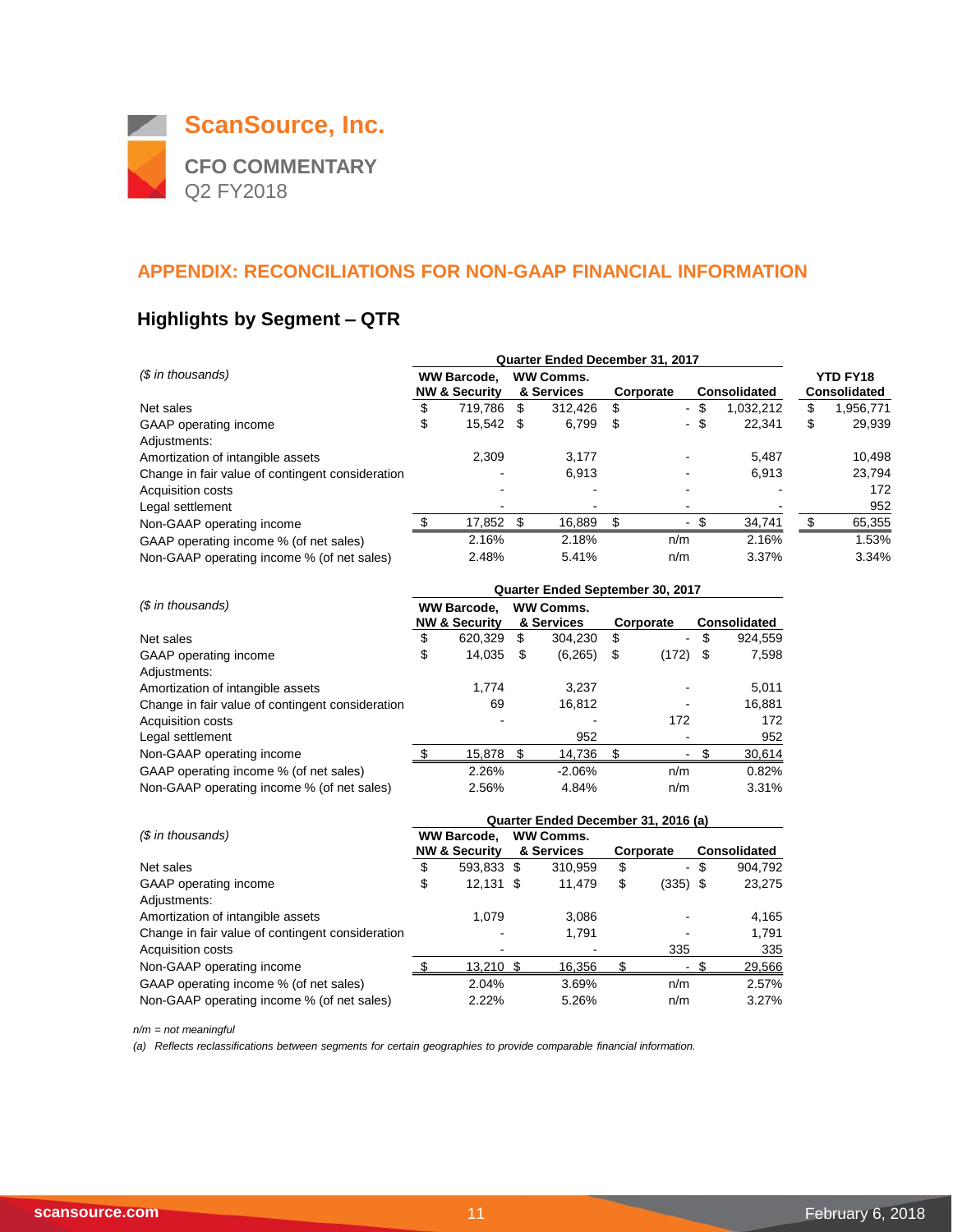

## **Average Return on Invested Capital**

| (\$ in thousands)                                            |    |                |      |             |     |                |     |         |                |           |  |
|--------------------------------------------------------------|----|----------------|------|-------------|-----|----------------|-----|---------|----------------|-----------|--|
| Adjusted return on invested capital (ROIC), annualized (a)   |    | <b>Q2 FY18</b> |      | Q1 FY18     |     | <b>Q4 FY17</b> |     | Q3 FY17 | <b>Q2 FY17</b> |           |  |
|                                                              |    | 13.3%          |      | 13.0%       |     | 13.2%          |     | 12.6%   |                | 13.8%     |  |
| Reconciliation of Net Income to Adjusted EBITDA              |    |                |      |             |     |                |     |         |                |           |  |
| Net income - GAAP                                            | \$ | 7,969          | -\$  | 4,147       | -\$ | 18,970         | -\$ | 12,424  | - \$           | 23,037    |  |
| Plus:                                                        |    |                |      |             |     |                |     |         |                |           |  |
| Interest expense                                             |    | 2,285          |      | 1,585       |     | 934            |     | 780     |                | 912       |  |
| Income taxes                                                 |    | 12,342         |      | 2,633       |     | 4,450          |     | 7,147   |                | 12,744    |  |
| Depreciation and amortization                                |    | 9,901          |      | 8,864       |     | 6,276          |     | 6,880   |                | 6,588     |  |
| <b>EBITDA</b>                                                |    | 32,497         |      | 17,229      |     | 30,630         |     | 27,231  |                | 43,281    |  |
| Adjustments:                                                 |    |                |      |             |     |                |     |         |                |           |  |
| Change in fair value of contingent consideration             |    | 6,913          |      | 16,881      |     | 1,290          |     | 1,960   |                | 1,791     |  |
| <b>Acquisition costs</b>                                     |    |                |      | 172         |     | 422            |     |         |                | 335       |  |
| Interest income related to tax settlement                    |    |                |      |             |     | (1, 382)       |     |         |                |           |  |
| Legal settlement, net of attorney fees                       |    |                |      | 952         |     |                |     |         |                | (12, 777) |  |
| Adjusted EBITDA (numerator for ROIC)(non-GAAP)               |    | 39,410         | - \$ | $35,234$ \$ |     | $30,960$ \$    |     | 29,191  | S.             | 32,630    |  |
| <b>Invested Capital Calculation</b>                          |    |                |      |             |     |                |     |         |                |           |  |
| Equity - beginning of the quarter                            | \$ | 852,976        | \$   | 837.145     | \$  | 808.719        | \$  | 787,536 | -\$            | 773,161   |  |
| Equity - end of quarter                                      |    | 860,787        |      | 852,976     |     | 837,145        |     | 808,719 |                | 787,536   |  |
| Adjustments:                                                 |    |                |      |             |     |                |     |         |                |           |  |
| Change in fair value of contingent consideration, net of tax |    | 4,742          |      | 11,005      |     | 680            |     | 1,194   |                | 1,000     |  |
| Acquisition costs, net of tax                                |    |                |      | 172         |     | 422            |     |         |                | 335       |  |
| Tax settlement and related interest income, net of tax       |    |                |      | 771         |     | (5,370)        |     |         |                |           |  |
| Legal settlement, net of attorney fees, net of tax           |    |                |      |             |     |                |     |         |                | (8,047)   |  |
| Tax reform charges                                           |    | 6,689          |      |             |     |                |     |         |                |           |  |
| Average equity                                               |    | 862,597        |      | 851,035     |     | 820,798        |     | 798,725 |                | 776,993   |  |
| Average funded debt (b)                                      |    | 311,327        |      | 224,956     |     | 117,970        |     | 137,597 |                | 162,483   |  |
| Invested capital (denominator for ROIC)(non-GAAP)            | S. | 1,173,924      | \$   | 1,075,991   | S   | 938,768        | S   | 936,322 |                | 939,476   |  |

*(a) Calculated as net income plus interest expense, income taxes, depreciation and amortization (EBITDA), annualized divided by invested capital for the period. Adjusted EBITDA reflects other adjustments for non-GAAP measures.*

*(b) Average daily amounts outstanding on short-term and long-term interest-bearing debt.*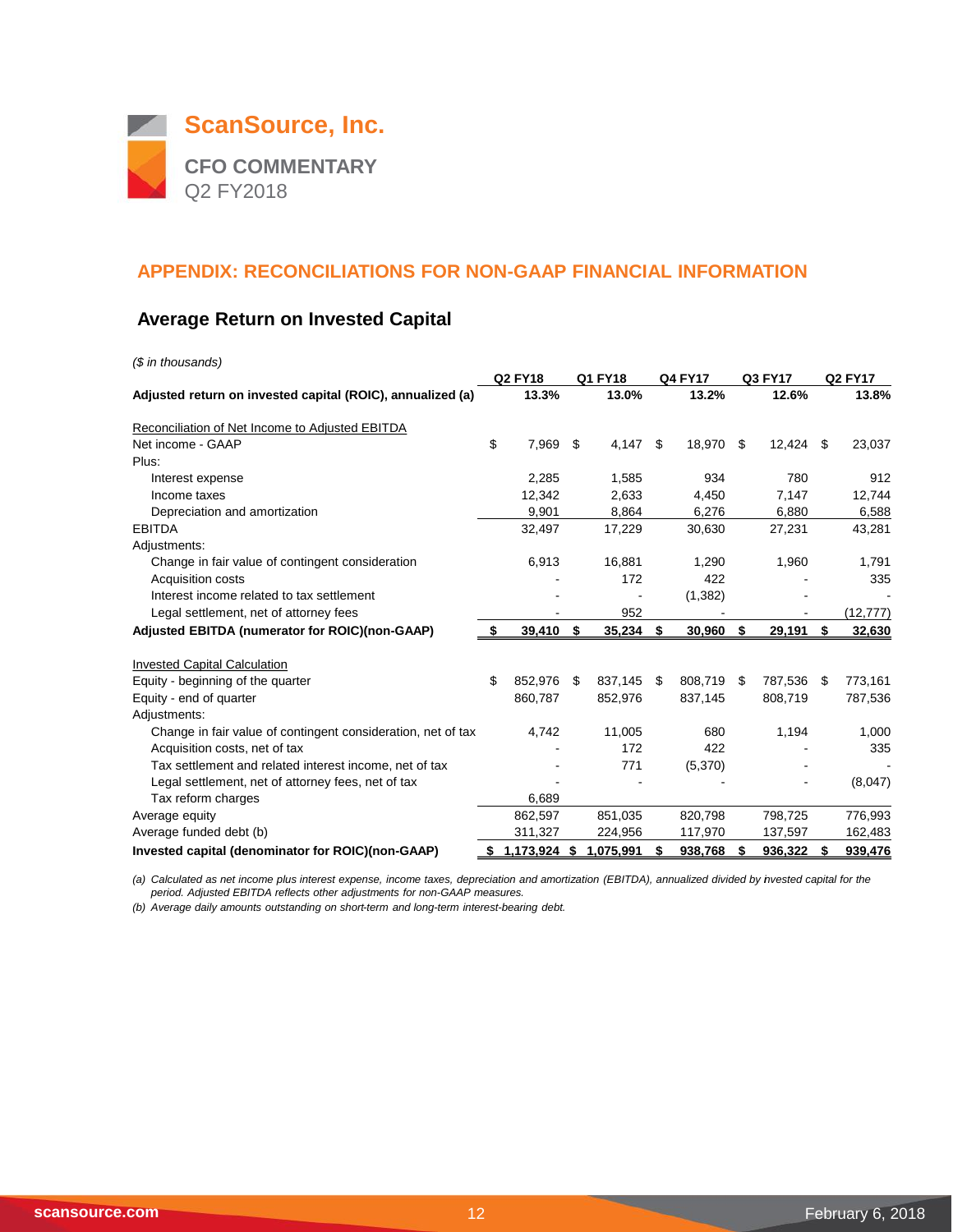

#### **Net Debt and EBITDA Metrics**

*(\$ in thousands)*

|                                                           |      | <b>Q2 FY18</b> | Q1 FY18     | <b>Q4 FY17</b>                                      | Q3 FY17       |     | <b>Q2 FY17</b> | Q1 FY17    | Q4 FY16         | Q3 FY16   |
|-----------------------------------------------------------|------|----------------|-------------|-----------------------------------------------------|---------------|-----|----------------|------------|-----------------|-----------|
| Debt $(Q/E)$                                              | \$   | 360,932 \$     | 285,763 \$  | 97,300                                              | \$<br>113,934 | \$  | 141,666 \$     | 166,141    | \$<br>76,856 \$ | 79,844    |
| Less: Cash and cash equivalents (Q/E)                     |      | (35,435)       | (23, 616)   | (56,094)                                            | (62, 187)     |     | (45,071)       | (45,125)   | (61, 400)       | (40, 849) |
| Net debt (Q/E)                                            | s.   | 325,497 \$     | 262,147 \$  | 41,206 \$                                           | 51,747 \$     |     | $96,595$ \$    | 121,016 \$ | 15,456 \$       | 38,995    |
| Reconciliation of Net Income to Adjusted<br><b>EBITDA</b> |      |                |             |                                                     |               |     |                |            |                 |           |
| Net income - GAAP                                         | \$   | 7,969 \$       | $4,147$ \$  | 18,970 \$                                           | $12,424$ \$   |     | 23,037 \$      | 14,816 \$  | $12,925$ \$     | 14,042    |
| Plus:                                                     |      |                |             |                                                     |               |     |                |            |                 |           |
| Interest expense                                          |      | 2,285          | 1,585       | 934                                                 | 780           |     | 912            | 589        | 440             | 694       |
| Income taxes                                              |      | 12,342         | 2,633       | 4,450                                               | 7,147         |     | 12,744         | 7,908      | 5,678           | 7,311     |
| Depreciation and amortization                             |      | 9,901          | 8,864       | 6,276                                               | 6,880         |     | 6,588          | 5,224      | 4,584           | 4,281     |
| <b>EBITDA</b>                                             |      | 32,497         | 17,229      | 30,630                                              | 27,231        |     | 43,281         | 28,537     | 23,627          | 26,328    |
| Adjustments:                                              |      |                |             |                                                     |               |     |                |            |                 |           |
| Change in fair value of contingent                        |      |                |             |                                                     |               |     |                |            |                 |           |
| consideration                                             |      | 6,913          | 16,881      | 1,290                                               | 1,960         |     | 1,791          | 169        | (3,226)         | 1,139     |
| Acquisition costs                                         |      |                | 172         | 422                                                 |               |     | 335            | 498        | 553             | 29        |
| Interest income related to tax                            |      |                |             |                                                     |               |     |                |            |                 |           |
| settlement                                                |      |                |             | (1, 382)                                            |               |     |                |            |                 |           |
| Legal settlement, net of attorney fees                    |      |                | 952         |                                                     |               |     | (12,777)       |            |                 |           |
| Adjusted EBITDA (non-GAAP)                                | \$   | 39,410 \$      | $35,234$ \$ | $30,960$ \$                                         | 29,191        | -\$ | 32,630 \$      | 29,204 \$  | 20,954 \$       | 27,496    |
| Adjusted EBITDA, TTM (a)                                  | - 56 |                |             | 134,795 \$ 128,015 \$ 121,985 \$ 111,979 \$ 110,284 |               |     |                |            |                 |           |
| Net Debt / Adjusted EBITDA, TTM (a)                       |      | 2.4x           | 2.0x        | 0.3x                                                | 0.5x          |     | 0.9x           |            |                 |           |

*(a) Adjusted EBITDA for the trailing 12-month period*